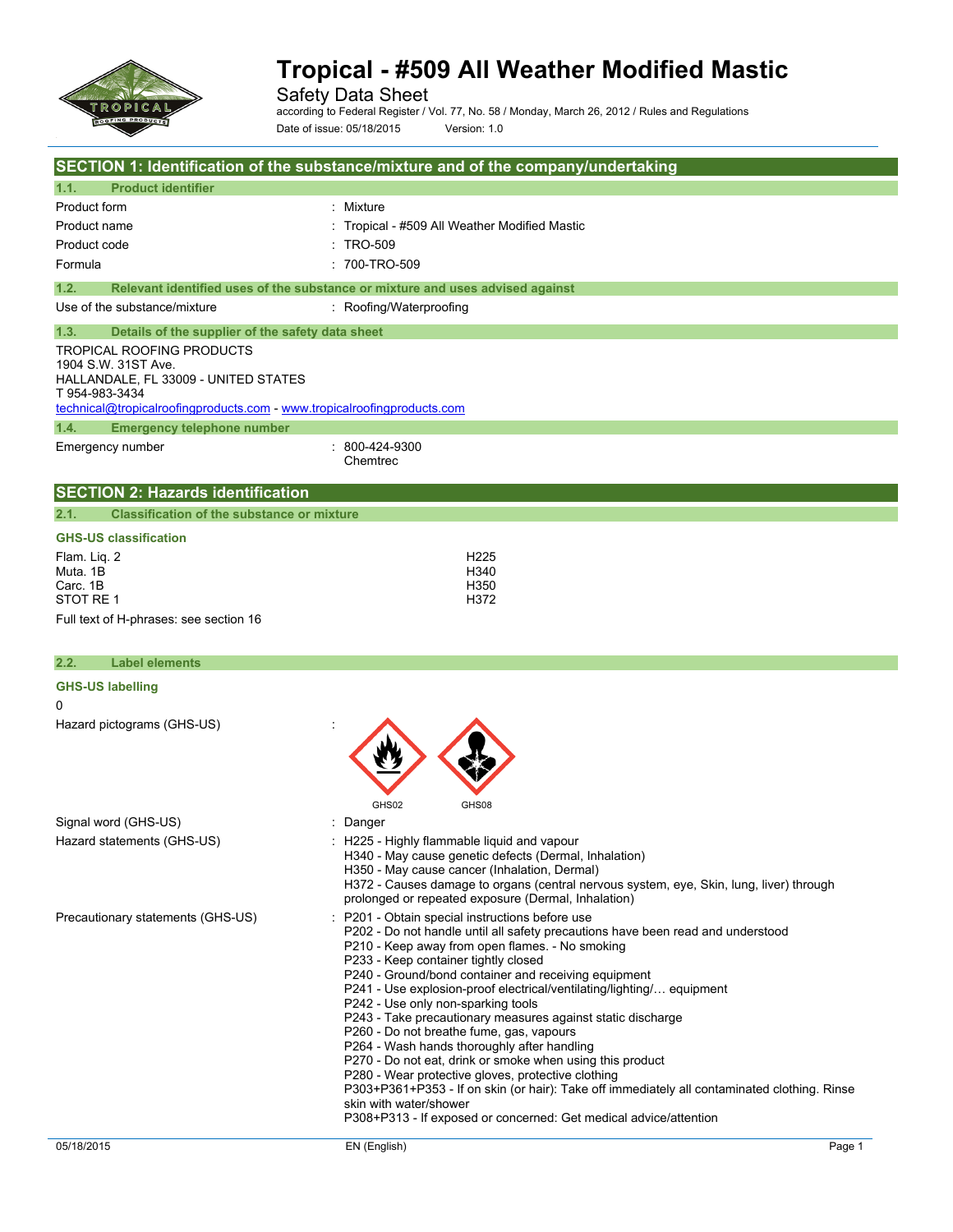Safety Data Sheet

according to Federal Register / Vol. 77, No. 58 / Monday, March 26, 2012 / Rules and Regulations

|                                                                                    | waste    | extinguish<br>P403+P235 - Store in a well-ventilated place. Keep cool<br>P405 - Store locked up<br>P501 - Dispose of contents/container to a licensed hazardous-waste disposal contractor or<br>collection site except for empty clean containers which can be disposed of as non-hazardous |           |                                                                          |     |
|------------------------------------------------------------------------------------|----------|---------------------------------------------------------------------------------------------------------------------------------------------------------------------------------------------------------------------------------------------------------------------------------------------|-----------|--------------------------------------------------------------------------|-----|
| <b>Other hazards</b><br>2.3.                                                       |          |                                                                                                                                                                                                                                                                                             |           |                                                                          |     |
| Other hazards not contributing to the<br>classification                            |          | : None under normal conditions.                                                                                                                                                                                                                                                             |           |                                                                          |     |
| 2.4.<br>Unknown acute toxicity (GHS-US)                                            |          |                                                                                                                                                                                                                                                                                             |           |                                                                          |     |
| Not applicable                                                                     |          |                                                                                                                                                                                                                                                                                             |           |                                                                          |     |
| <b>SECTION 3: Composition/information on ingredients</b>                           |          |                                                                                                                                                                                                                                                                                             |           |                                                                          |     |
| 3.1.<br><b>Substance</b>                                                           |          |                                                                                                                                                                                                                                                                                             |           |                                                                          |     |
| Not applicable                                                                     |          |                                                                                                                                                                                                                                                                                             |           |                                                                          |     |
| 3.2.<br><b>Mixture</b>                                                             |          |                                                                                                                                                                                                                                                                                             |           |                                                                          |     |
| <b>Name</b>                                                                        |          | <b>Product identifier</b>                                                                                                                                                                                                                                                                   | %         | <b>GHS-US classification</b>                                             |     |
| asphaltic bitumen, not cut back                                                    |          | (CAS No) 8052-42-4                                                                                                                                                                                                                                                                          | $60 - 80$ | Not classified                                                           |     |
| kaolin                                                                             |          | (CAS No) 1332-58-7                                                                                                                                                                                                                                                                          | $15 - 30$ | Not classified                                                           |     |
| Stoddard solvent                                                                   |          | (CAS No) 8052-41-3                                                                                                                                                                                                                                                                          | $20 - 25$ | Muta. 1B, H340<br>Carc. 1B, H350<br>STOT RE 1, H372<br>Asp. Tox. 1, H304 |     |
| attapulgite                                                                        |          | (CAS No) 12174-11-7                                                                                                                                                                                                                                                                         | $5 - 10$  | Carc. 2, H351                                                            |     |
| cellulose                                                                          |          | (CAS No) 9004-34-6                                                                                                                                                                                                                                                                          | $3 - 7$   | Not classified                                                           |     |
| SBR-latex                                                                          |          | (CAS No) 9003-55-8                                                                                                                                                                                                                                                                          |           | Not classified                                                           |     |
| Full text of H-phrases: see section 16                                             |          | *The exact percentage (concentration) of composition has been withheld as a trade secret in accordance with paragraph (i) of §1910.1200.                                                                                                                                                    |           |                                                                          |     |
| <b>SECTION 4: First aid measures</b>                                               |          |                                                                                                                                                                                                                                                                                             |           |                                                                          |     |
| 4.1.<br><b>Description of first aid measures</b>                                   |          |                                                                                                                                                                                                                                                                                             |           |                                                                          |     |
| First-aid measures general                                                         |          | : Never give anything by mouth to an unconscious person. If you feel unwell, seek medical<br>advice (show the label where possible).                                                                                                                                                        |           |                                                                          |     |
| First-aid measures after inhalation                                                |          | : Allow victim to breathe fresh air. Allow the victim to rest.                                                                                                                                                                                                                              |           |                                                                          |     |
| First-aid measures after skin contact                                              |          | Remove affected clothing and wash all exposed skin area with mild soap and water, followed<br>by warm water rinse.                                                                                                                                                                          |           |                                                                          |     |
| First-aid measures after eye contact                                               | persist. | : Rinse immediately with plenty of water. Obtain medical attention if pain, blinking or redness                                                                                                                                                                                             |           |                                                                          |     |
| First-aid measures after ingestion                                                 |          | : Rinse mouth. Do NOT induce vomiting. Obtain emergency medical attention.                                                                                                                                                                                                                  |           |                                                                          |     |
| 4.2.<br>Most important symptoms and effects, both acute and delayed                |          |                                                                                                                                                                                                                                                                                             |           |                                                                          |     |
| Symptoms/injuries                                                                  |          | : There are potential chronic health effects to consider.                                                                                                                                                                                                                                   |           |                                                                          |     |
| Symptoms/injuries after inhalation                                                 |          | May cause allergy or asthma symptoms or breathing difficulties if inhaled. May cause<br>respiratory irritation. May cause an allergic skin reaction.                                                                                                                                        |           |                                                                          |     |
| Symptoms/injuries after skin contact                                               |          | : May cause an allergic skin reaction. May cause moderate irritation.                                                                                                                                                                                                                       |           |                                                                          |     |
| Symptoms/injuries after eye contact                                                |          | : Eye irritation.                                                                                                                                                                                                                                                                           |           |                                                                          |     |
| Chronic symptoms                                                                   |          | : ON CONTINUOUS/REPEATED EXPOSURE/CONTACT:                                                                                                                                                                                                                                                  |           |                                                                          |     |
| 4.3.<br>Indication of any immediate medical attention and special treatment needed |          |                                                                                                                                                                                                                                                                                             |           |                                                                          |     |
| Treat symptomatically.                                                             |          |                                                                                                                                                                                                                                                                                             |           |                                                                          |     |
| <b>SECTION 5: Firefighting measures</b>                                            |          |                                                                                                                                                                                                                                                                                             |           |                                                                          |     |
| <b>Extinguishing media</b><br>5.1.                                                 |          |                                                                                                                                                                                                                                                                                             |           |                                                                          |     |
| Suitable extinguishing media                                                       |          | : Foam. Dry powder. Carbon dioxide. Water spray. Sand.                                                                                                                                                                                                                                      |           |                                                                          |     |
| Unsuitable extinguishing media                                                     |          | : Do not use a heavy water stream.                                                                                                                                                                                                                                                          |           |                                                                          |     |
| 5.2.<br>Special hazards arising from the substance or mixture                      |          |                                                                                                                                                                                                                                                                                             |           |                                                                          |     |
| Fire hazard                                                                        |          | : Combustible liquid.                                                                                                                                                                                                                                                                       |           |                                                                          |     |
| Explosion hazard                                                                   |          | : Heat may build pressure, rupturing closed containers, spreading fire and increasing risk of                                                                                                                                                                                               |           |                                                                          |     |
|                                                                                    |          | burns and injuries. May form flammable/explosive vapour-air mixture.                                                                                                                                                                                                                        |           |                                                                          |     |
| 05/18/2015                                                                         |          | EN (English)                                                                                                                                                                                                                                                                                |           |                                                                          | 2/9 |

P314 - Get medical advice/attention if you feel unwell

P370+P378 - In case of fire: Use carbon dioxide (CO2), foam, dry extinguishing powder to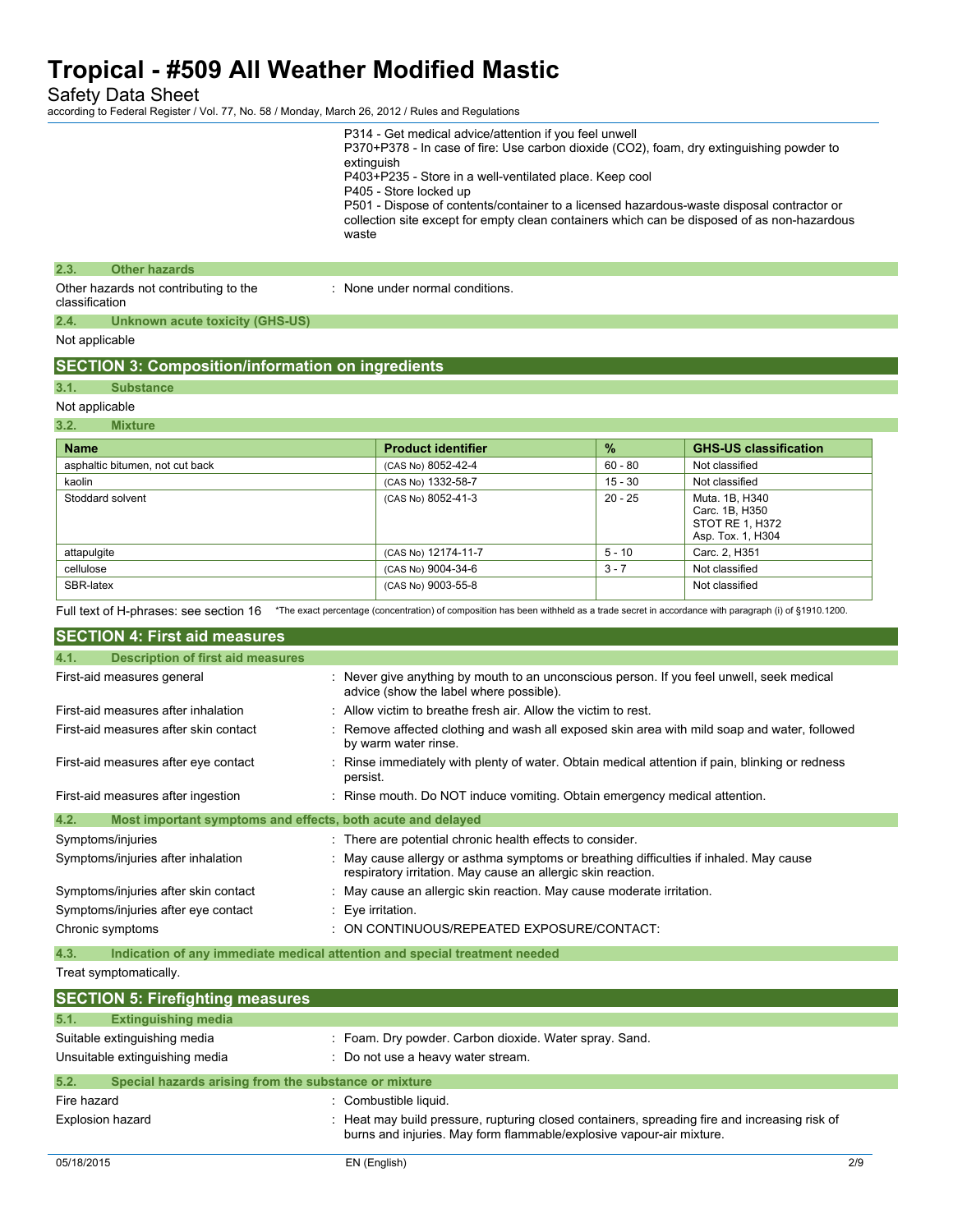Safety Data Sheet

according to Federal Register / Vol. 77, No. 58 / Monday, March 26, 2012 / Rules and Regulations

| Reactivity                                                                  | : Upon combustion: CO and CO2 are formed.                                                                                                                                                                                                                                                                                                                                                                          |
|-----------------------------------------------------------------------------|--------------------------------------------------------------------------------------------------------------------------------------------------------------------------------------------------------------------------------------------------------------------------------------------------------------------------------------------------------------------------------------------------------------------|
| 5.3.<br><b>Advice for firefighters</b>                                      |                                                                                                                                                                                                                                                                                                                                                                                                                    |
| Firefighting instructions                                                   | : Use water spray or fog for cooling exposed containers. Exercise caution when fighting any<br>chemical fire. Prevent fire-fighting water from entering environment.                                                                                                                                                                                                                                               |
| Protection during firefighting                                              | : Do not enter fire area without proper protective equipment, including respiratory protection.                                                                                                                                                                                                                                                                                                                    |
| <b>SECTION 6: Accidental release measures</b>                               |                                                                                                                                                                                                                                                                                                                                                                                                                    |
| Personal precautions, protective equipment and emergency procedures<br>6.1. |                                                                                                                                                                                                                                                                                                                                                                                                                    |
| General measures                                                            | : Absorb spillage to prevent material damage. Isolate from fire, if possible, without unnecessary<br>risk. No flames, no sparks. Eliminate all sources of ignition. Remove ignition sources.                                                                                                                                                                                                                       |
| 6.1.1.<br>For non-emergency personnel                                       |                                                                                                                                                                                                                                                                                                                                                                                                                    |
| Protective equipment                                                        | : Protective clothing. Gloves.                                                                                                                                                                                                                                                                                                                                                                                     |
| Emergency procedures                                                        | Evacuate unnecessary personnel.                                                                                                                                                                                                                                                                                                                                                                                    |
| 6.1.2.<br>For emergency responders                                          |                                                                                                                                                                                                                                                                                                                                                                                                                    |
| Protective equipment                                                        | Equip cleanup crew with proper protection.                                                                                                                                                                                                                                                                                                                                                                         |
| Emergency procedures                                                        | : Ventilate area.                                                                                                                                                                                                                                                                                                                                                                                                  |
|                                                                             |                                                                                                                                                                                                                                                                                                                                                                                                                    |
| 6.2.<br><b>Environmental precautions</b>                                    |                                                                                                                                                                                                                                                                                                                                                                                                                    |
|                                                                             | Prevent entry to sewers and public waters. Notify authorities if liquid enters sewers or public waters.                                                                                                                                                                                                                                                                                                            |
| 6.3.<br>Methods and material for containment and cleaning up                |                                                                                                                                                                                                                                                                                                                                                                                                                    |
| For containment                                                             | : Collect spillage.                                                                                                                                                                                                                                                                                                                                                                                                |
| Methods for cleaning up                                                     | : Soak up spills with inert solids, such as clay or diatomaceous earth as soon as possible. Collect<br>spillage. Store away from other materials.                                                                                                                                                                                                                                                                  |
|                                                                             |                                                                                                                                                                                                                                                                                                                                                                                                                    |
| <b>Reference to other sections</b><br>6.4.                                  |                                                                                                                                                                                                                                                                                                                                                                                                                    |
| See Heading 8. Exposure controls and personal protection.                   |                                                                                                                                                                                                                                                                                                                                                                                                                    |
|                                                                             |                                                                                                                                                                                                                                                                                                                                                                                                                    |
| <b>SECTION 7: Handling and storage</b><br>7.1.                              |                                                                                                                                                                                                                                                                                                                                                                                                                    |
| <b>Precautions for safe handling</b><br>Precautions for safe handling       | Wash hands and other exposed areas with mild soap and water before eating, drinking or<br>smoking and when leaving work. Provide good ventilation in process area to prevent formation<br>of vapour. Obtain special instructions before use. Do not handle until all safety precautions<br>have been read and understood. Eliminate all ignition sources if safe to do so. Do not breathe<br>fume, spray, vapours. |
| Handling temperature                                                        | : $< 110$ ( $\leq 100$ ) °F                                                                                                                                                                                                                                                                                                                                                                                        |
| Hygiene measures                                                            | Do not eat, drink or smoke when using this product. Wash Always wash hands after handling<br>the product, Do not eat, drink or smoke when using this product, Wash hands and other<br>exposed areas with mild soap and water before eating, drinking or smoking and when leaving<br>work thoroughly after handling.                                                                                                |
| 7.2.<br>Conditions for safe storage, including any incompatibilities        |                                                                                                                                                                                                                                                                                                                                                                                                                    |
| Storage conditions                                                          | : Keep only in the original container in a cool, well ventilated place away from : Keep container<br>closed when not in use. Keep container closed when not in use.                                                                                                                                                                                                                                                |
| Incompatible products                                                       | Strong bases. Strong acids.                                                                                                                                                                                                                                                                                                                                                                                        |
| Incompatible materials                                                      | : Sources of ignition.                                                                                                                                                                                                                                                                                                                                                                                             |
| Storage temperature                                                         | : <43 °C                                                                                                                                                                                                                                                                                                                                                                                                           |
| Heat and ignition sources                                                   | : KEEP SUBSTANCE AWAY FROM: ignition sources.                                                                                                                                                                                                                                                                                                                                                                      |
| Prohibitions on mixed storage                                               | No data available.                                                                                                                                                                                                                                                                                                                                                                                                 |
| Storage area                                                                | Meet the legal requirements.                                                                                                                                                                                                                                                                                                                                                                                       |
| Special rules on packaging                                                  | Keep only in original container, meet the legal requirements. Store in a closed container.<br>correctly labelled.                                                                                                                                                                                                                                                                                                  |
| Packaging materials                                                         | No data available.                                                                                                                                                                                                                                                                                                                                                                                                 |

No additional information available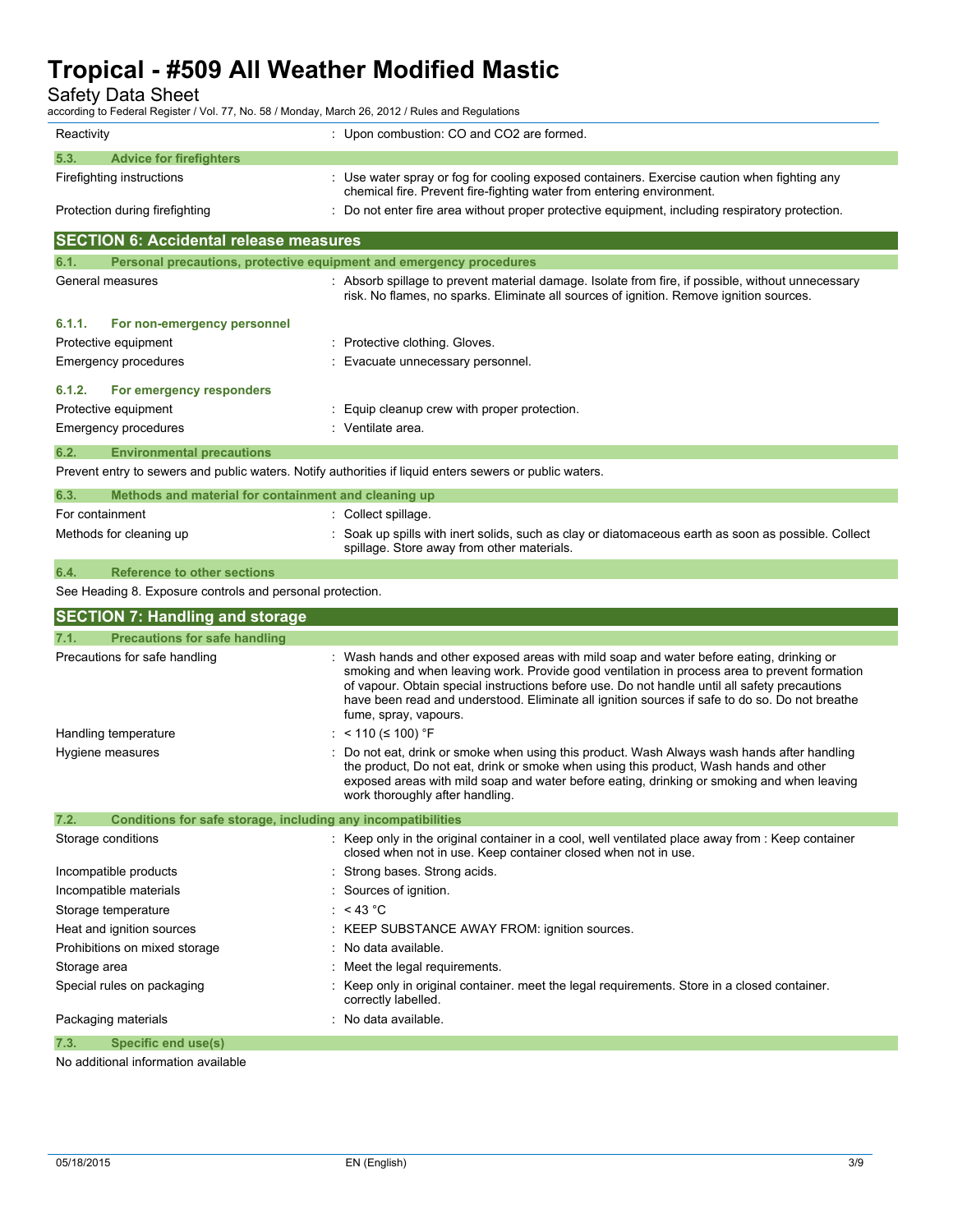Safety Data Sheet

according to Federal Register / Vol. 77, No. 58 / Monday, March 26, 2012 / Rules and Regulations

| <b>SECTION 8: Exposure controls/personal protection</b> |                                             |  |  |  |
|---------------------------------------------------------|---------------------------------------------|--|--|--|
| 8.1.<br><b>Control parameters</b>                       |                                             |  |  |  |
| <b>Tropical - #509 All Weather Modified Mastic</b>      |                                             |  |  |  |
| <b>ACGIH</b>                                            | Not applicable                              |  |  |  |
| <b>OSHA</b>                                             | Not applicable                              |  |  |  |
|                                                         | asphaltic bitumen, not cut back (8052-42-4) |  |  |  |
| <b>OSHA</b>                                             | Not applicable                              |  |  |  |
| attapulgite (12174-11-7)                                |                                             |  |  |  |
| <b>ACGIH</b>                                            | Not applicable                              |  |  |  |
| <b>OSHA</b>                                             | Not applicable                              |  |  |  |
| cellulose (9004-34-6)                                   |                                             |  |  |  |
| <b>OSHA</b>                                             | Not applicable                              |  |  |  |
| kaolin (1332-58-7)                                      |                                             |  |  |  |
| <b>OSHA</b>                                             | Not applicable                              |  |  |  |
|                                                         |                                             |  |  |  |

| <b>SBR-latex (9003-55-8)</b> |                |  |
|------------------------------|----------------|--|
| ACGIH<br>Not applicable      |                |  |
| <b>OSHA</b>                  | Not applicable |  |

| 8.2.           | <b>Exposure controls</b>          |                                          |
|----------------|-----------------------------------|------------------------------------------|
|                | Personal protective equipment     | : Avoid all unnecessary exposure.        |
|                | Materials for protective clothing | : PICM010.                               |
|                | Hand protection                   | : Wear protective gloves.                |
| Eye protection |                                   | : Chemical goggles or safety glasses.    |
|                | Skin and body protection          | : Wear suitable protective clothing.     |
|                | Respiratory protection            | : Wear appropriate mask.                 |
|                | Other information                 | : Do not eat, drink or smoke during use. |

| <b>SECTION 9: Physical and chemical properties</b>            |                              |
|---------------------------------------------------------------|------------------------------|
| Information on basic physical and chemical properties<br>9.1. |                              |
| Physical state                                                | : Liquid                     |
| Appearance                                                    | <b>BLACK FIBERED MASTIC.</b> |
| Colour                                                        | Black                        |
| Odour                                                         | Petroleum-like odour         |
| Odour threshold                                               | No data available            |
| рH                                                            | No data available            |
| Relative evaporation rate (butylacetate=1)                    | No data available            |
| Melting point                                                 | No data available            |
| Freezing point                                                | No data available            |
| Boiling point                                                 | > 300 (≤ 450) °F             |
| Flash point                                                   | : 106 °F                     |
| Auto-ignition temperature                                     | No data available            |
| Decomposition temperature                                     | No data available            |
| Flammability (solid, gas)                                     | No data available            |
| Vapour pressure                                               | 0.293 kPa at 20 C            |
| Relative vapour density at 20 °C                              | No data available            |
| Relative density                                              | $: 1.02 - 1.12$              |
| Density                                                       | $: 8 - 9$                    |

Percent Solids : > 75 %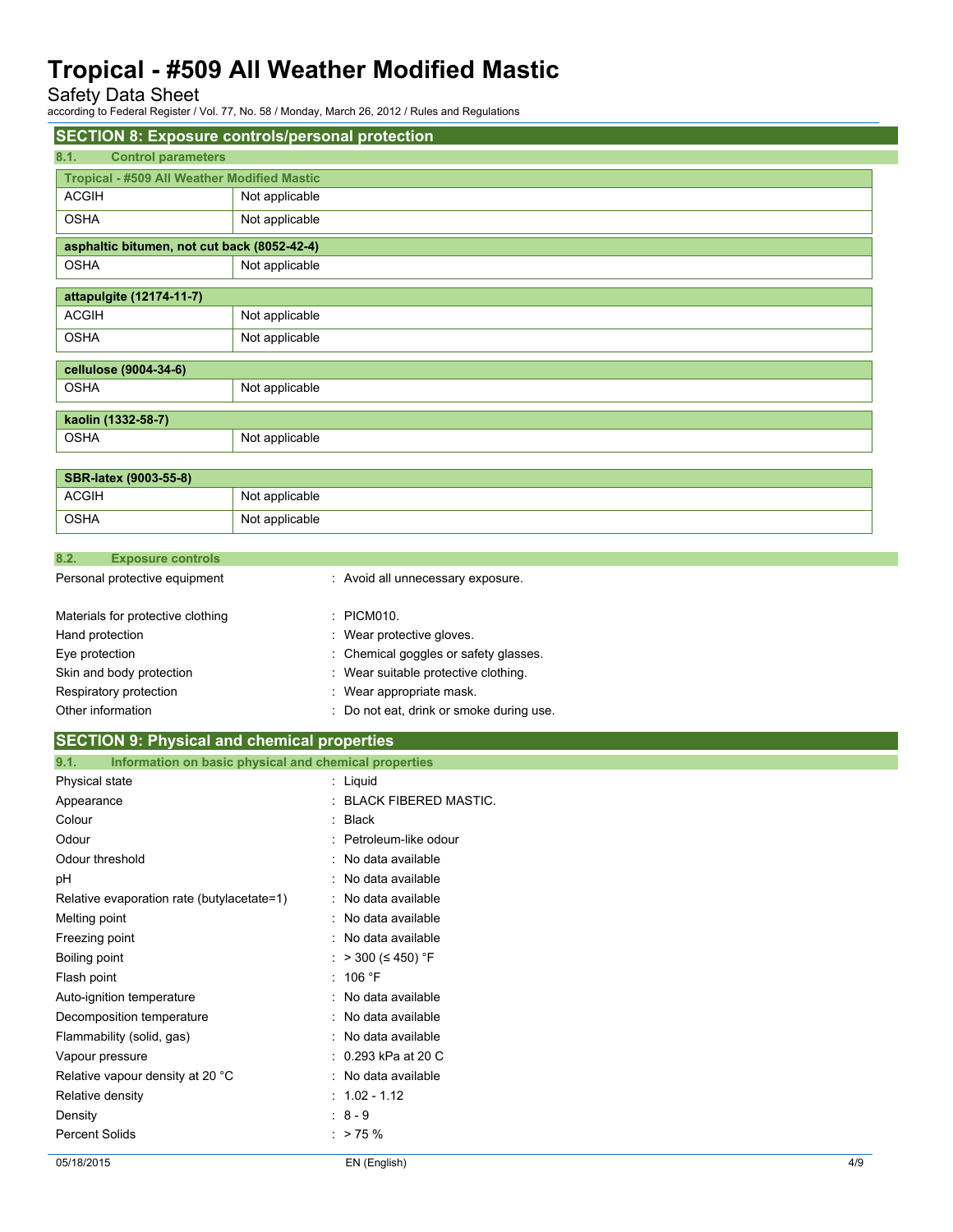Safety Data Sheet

according to Federal Register / Vol. 77, No. 58 / Monday, March 26, 2012 / Rules and Regulations

| according to Federal Regional / Vol. 77, No. 007 Monday, March 20, 2012 / Raico and Regulations |                                                                                                               |
|-------------------------------------------------------------------------------------------------|---------------------------------------------------------------------------------------------------------------|
| Solubility                                                                                      | : Water: 0 $%$                                                                                                |
|                                                                                                 | Acetone: $\approx$ g/100ml                                                                                    |
|                                                                                                 | Organic solvent:≈ 100 %                                                                                       |
| Log Pow                                                                                         | No data available                                                                                             |
| Log Kow                                                                                         | No data available                                                                                             |
| Viscosity, kinematic                                                                            | : No data available                                                                                           |
| Viscosity, dynamic                                                                              | No data available                                                                                             |
| <b>Explosive properties</b>                                                                     | No data available.                                                                                            |
| Oxidising properties                                                                            | No data available.                                                                                            |
| <b>Explosive limits</b>                                                                         | : No data available                                                                                           |
|                                                                                                 |                                                                                                               |
| 9.2.<br><b>Other information</b>                                                                |                                                                                                               |
| VOC content                                                                                     | : $<$ 250 ( $\le$ 250) g/l                                                                                    |
| <b>SECTION 10: Stability and reactivity</b>                                                     |                                                                                                               |
| 10.1.<br><b>Reactivity</b>                                                                      |                                                                                                               |
| Upon combustion: CO and CO2 are formed.                                                         |                                                                                                               |
|                                                                                                 |                                                                                                               |
| 10.2.<br><b>Chemical stability</b>                                                              |                                                                                                               |
| Not established.                                                                                |                                                                                                               |
| <b>Possibility of hazardous reactions</b><br>10.3.                                              |                                                                                                               |
| Not established.                                                                                |                                                                                                               |
|                                                                                                 |                                                                                                               |
| 10.4.<br><b>Conditions to avoid</b>                                                             |                                                                                                               |
|                                                                                                 | No flames, no sparks. Eliminate all sources of ignition. Direct sunlight. Extremely high or low temperatures. |
| 10.5.<br><b>Incompatible materials</b>                                                          |                                                                                                               |
| Strong acids. Strong bases.                                                                     |                                                                                                               |
| 10.6.<br><b>Hazardous decomposition products</b>                                                |                                                                                                               |
|                                                                                                 |                                                                                                               |
|                                                                                                 |                                                                                                               |
| fume. Carbon monoxide. Carbon dioxide.                                                          |                                                                                                               |
| <b>SECTION 11: Toxicological information</b>                                                    |                                                                                                               |
| 11.1.<br>Information on toxicological effects                                                   |                                                                                                               |
|                                                                                                 |                                                                                                               |
| Acute toxicity                                                                                  | : Not classified                                                                                              |
|                                                                                                 | (Lack of data)                                                                                                |
|                                                                                                 |                                                                                                               |
| asphaltic bitumen, not cut back (8052-42-4)                                                     |                                                                                                               |
| LD50 oral rat                                                                                   | > 2000 mg/kg (Rat)                                                                                            |
| LD50 dermal rabbit                                                                              | > 2000 mg/kg (Rabbit)                                                                                         |
| cellulose (9004-34-6)                                                                           |                                                                                                               |
| LD50 oral rat                                                                                   | > 5000 mg/kg (Rat)                                                                                            |
| LD50 dermal rabbit                                                                              | > 2000 mg/kg (Rabbit)                                                                                         |
| LC50 inhalation rat (mg/l)                                                                      | > 6 mg/l/4h (Rat)                                                                                             |
|                                                                                                 |                                                                                                               |
| Skin corrosion/irritation                                                                       | : Not classified                                                                                              |
| Serious eye damage/irritation                                                                   | : Not classified                                                                                              |
| Respiratory or skin sensitisation                                                               | : Not classified                                                                                              |
| Germ cell mutagenicity                                                                          | : May cause genetic defects (Dermal, Inhalation).                                                             |
| Carcinogenicity                                                                                 | : May cause cancer (Inhalation, Dermal).                                                                      |
|                                                                                                 |                                                                                                               |
| asphaltic bitumen, not cut back (8052-42-4)                                                     |                                                                                                               |
| IARC group                                                                                      | 3 - Not classifiable                                                                                          |
| attapulgite (12174-11-7)                                                                        |                                                                                                               |
| IARC group                                                                                      | 2B - Possibly carcinogenic to humans, 3 - Not classifiable                                                    |
|                                                                                                 |                                                                                                               |
| SBR-latex (9003-55-8)<br>IARC group                                                             | 3 - Not classifiable                                                                                          |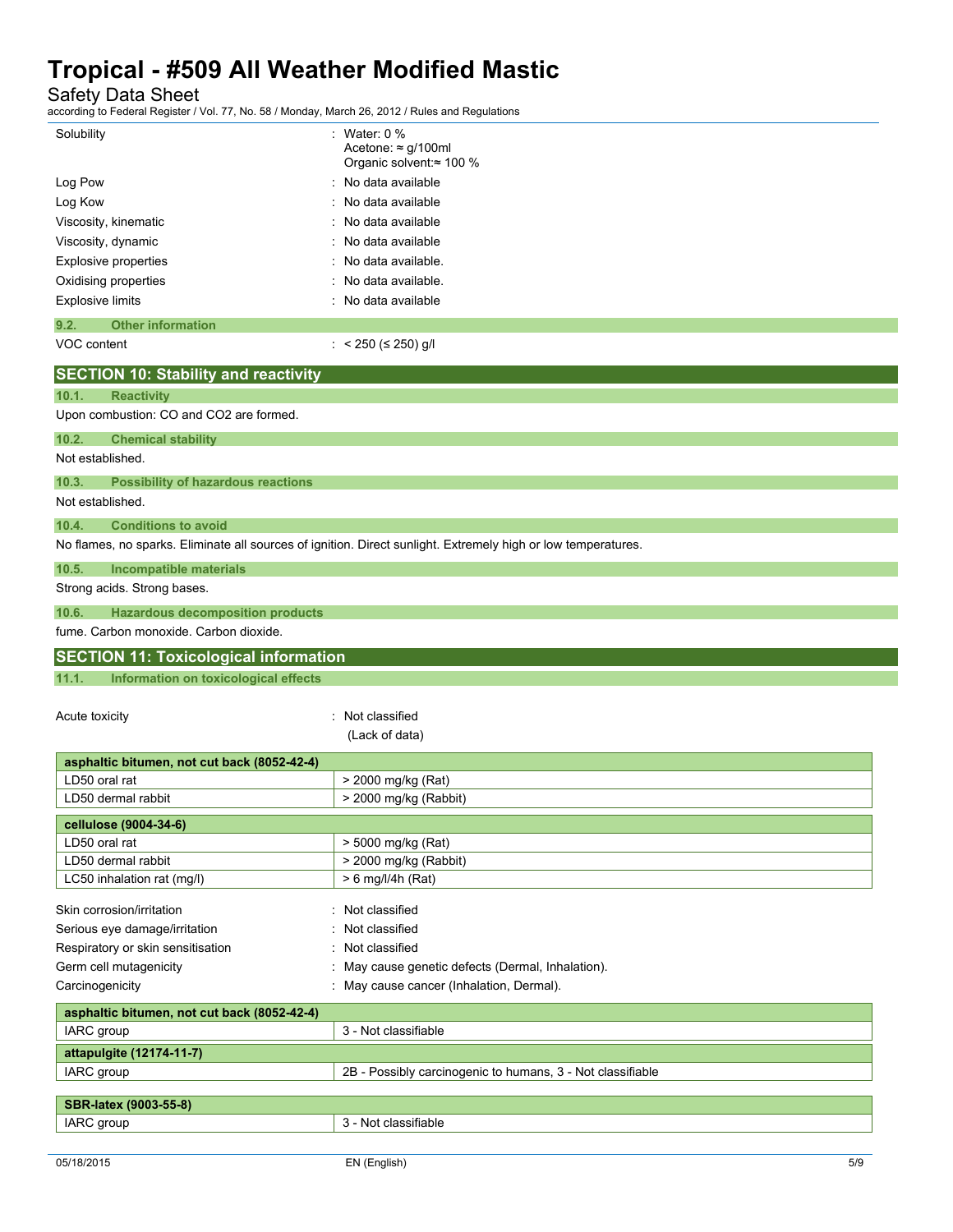Safety Data Sheet

according to Federal Register / Vol. 77, No. 58 / Monday, March 26, 2012 / Rules and Regulations

| Reproductive toxicity                            | Not classified                                                                                                                                         |
|--------------------------------------------------|--------------------------------------------------------------------------------------------------------------------------------------------------------|
| Specific target organ toxicity (single exposure) | : Not classified                                                                                                                                       |
|                                                  |                                                                                                                                                        |
| Specific target organ toxicity (repeated         | : Causes damage to organs (central nervous system, eye, Skin, lung, liver) through prolonged or                                                        |
| exposure)                                        | repeated exposure (Dermal, Inhalation).                                                                                                                |
|                                                  |                                                                                                                                                        |
| Aspiration hazard                                | Not classified                                                                                                                                         |
| Potential adverse human health effects and       | : Based on available data, the classification criteria are not met.                                                                                    |
| symptoms                                         |                                                                                                                                                        |
| Symptoms/injuries after inhalation               | : May cause allergy or asthma symptoms or breathing difficulties if inhaled. May cause<br>respiratory irritation. May cause an allergic skin reaction. |
| Symptoms/injuries after skin contact             | : May cause an allergic skin reaction. May cause moderate irritation.                                                                                  |
|                                                  |                                                                                                                                                        |
| Symptoms/injuries after eye contact              | $\therefore$ Eye irritation.                                                                                                                           |
| Chronic symptoms                                 | ON CONTINUOUS/REPEATED EXPOSURE/CONTACT:                                                                                                               |
|                                                  |                                                                                                                                                        |

### **SECTION 12: Ecological information**

### **12.1. Toxicity**

| asphaltic bitumen, not cut back (8052-42-4) |                            |  |
|---------------------------------------------|----------------------------|--|
| LC50 fish 1                                 | > 1000 mg/l (96 h; Pisces) |  |
| LC50 other aguatic organisms 1              | $> 1000$ mg/l (96 h)       |  |
| Threshold limit other aquatic organisms 1   | $> 1000$ mg/l (96 h)       |  |
| cellulose (9004-34-6)                       |                            |  |
| LC50 fish 1                                 | $>$ 100 mg/l (Pisces)      |  |
| EC50 Daphnia 1                              | > 100 mg/l (Invertebrata)  |  |
| Threshold limit algae 1                     | $>$ 100 mg/l (Algae)       |  |

| <b>Persistence and degradability</b><br>12.2.      |                                                                                         |  |  |
|----------------------------------------------------|-----------------------------------------------------------------------------------------|--|--|
| <b>Tropical - #509 All Weather Modified Mastic</b> |                                                                                         |  |  |
| Persistence and degradability                      | Not established.                                                                        |  |  |
| asphaltic bitumen, not cut back (8052-42-4)        |                                                                                         |  |  |
| Persistence and degradability                      | Not readily biodegradable in water.                                                     |  |  |
| attapulgite (12174-11-7)                           |                                                                                         |  |  |
| Persistence and degradability                      | Biodegradability: not applicable. No (test)data on mobility of the substance available. |  |  |
| Biochemical oxygen demand (BOD)                    | Not applicable                                                                          |  |  |
| Chemical oxygen demand (COD)                       | Not applicable                                                                          |  |  |
| ThOD                                               | Not applicable                                                                          |  |  |
| BOD (% of ThOD)                                    | Not applicable                                                                          |  |  |
| cellulose (9004-34-6)                              |                                                                                         |  |  |
| Persistence and degradability                      | Biodegradable in water.                                                                 |  |  |
| kaolin (1332-58-7)                                 |                                                                                         |  |  |
| Persistence and degradability                      | Biodegradability: not applicable.                                                       |  |  |
| Biochemical oxygen demand (BOD)                    | Not applicable                                                                          |  |  |
| Chemical oxygen demand (COD)                       | Not applicable                                                                          |  |  |
| ThOD                                               | Not applicable                                                                          |  |  |
| BOD (% of ThOD)                                    | Not applicable                                                                          |  |  |
| SBR-latex (9003-55-8)                              |                                                                                         |  |  |
| Persistence and degradability                      | Biodegradability in water: no data available.                                           |  |  |
| <b>Bioaccumulative potential</b><br>12.3.          |                                                                                         |  |  |
| <b>Tropical - #509 All Weather Modified Mastic</b> |                                                                                         |  |  |
| Bioaccumulative potential                          | Not established.                                                                        |  |  |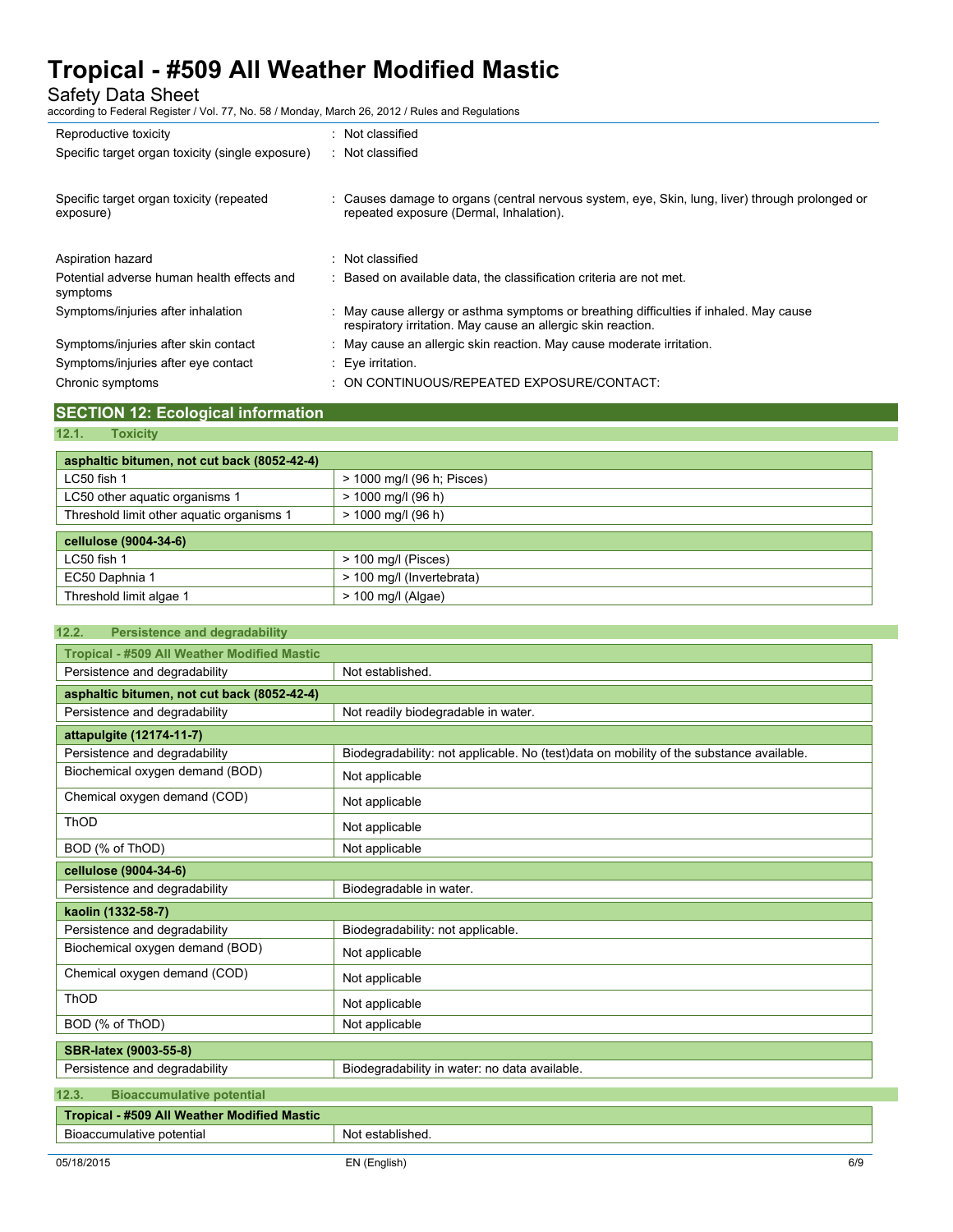Safety Data Sheet

according to Federal Register / Vol. 77, No. 58 / Monday, March 26, 2012 / Rules and Regulations

| asphaltic bitumen, not cut back (8052-42-4) |                                    |  |
|---------------------------------------------|------------------------------------|--|
| Log Pow                                     | > 6 (Calculated)                   |  |
| Bioaccumulative potential                   | Not bioaccumulative.               |  |
| attapulgite (12174-11-7)                    |                                    |  |
| Bioaccumulative potential                   | No bioaccumulation data available. |  |
| cellulose (9004-34-6)                       |                                    |  |
| Bioaccumulative potential                   | Bioaccumulation: not applicable.   |  |
| kaolin (1332-58-7)                          |                                    |  |
| Bioaccumulative potential                   | No bioaccumulation data available. |  |
| Stoddard solvent (8052-41-3)                |                                    |  |
| Log Pow                                     | 3.16-7.06                          |  |
| <b>SBR-latex (9003-55-8)</b>                |                                    |  |
| Bioaccumulative potential                   | No bioaccumulation data available. |  |
| 12.4.<br><b>Mobility in soil</b>            |                                    |  |

#### No additional information available

| 12.5.<br>Other adverse effects             |                                                      |  |
|--------------------------------------------|------------------------------------------------------|--|
| Effect on ozone layer                      |                                                      |  |
| Effect on the global warming               | : No known ecological damage caused by this product. |  |
| Other information                          | $\therefore$ Avoid release to the environment.       |  |
| <b>SECTION 13: Disposal considerations</b> |                                                      |  |

| Waste treatment methods<br>13.1.  |                                                                                                                                                                                  |  |
|-----------------------------------|----------------------------------------------------------------------------------------------------------------------------------------------------------------------------------|--|
| Waste treatment methods           | : Dispose of contents/container in accordance with licensed collector's sorting instructions.                                                                                    |  |
| Waste disposal recommendations    | : Dispose in a safe manner in accordance with local/national regulations. Dispose of<br>contents/container to Remove waste in accordance with local and/or national regulations. |  |
| Additional information            | Industrial waste.                                                                                                                                                                |  |
| Ecology - waste materials         | : Avoid release to the environment.                                                                                                                                              |  |
| SECTION 14: Transport information |                                                                                                                                                                                  |  |

| In accordance with DOT         |                                                                       |  |
|--------------------------------|-----------------------------------------------------------------------|--|
| Transport document description | : Combustible Liquid - DOT 49 CFR 173.150 SUB PAR.F. Unregulated, III |  |
| UN-No.(DOT)                    | : Combustible Liquid - DOT 49 CFR 173.150 SUB PAR.F. Unregulated      |  |
| Packing group (DOT)            | : III - Minor Danger                                                  |  |
| <b>Additional information</b>  |                                                                       |  |
| Other information              | : No supplementary information available.                             |  |

**ADR**

No additional information available

#### **Transport by sea**

No additional information available

#### **Air transport**

No additional information available

| <b>SECTION 15: Regulatory information</b>                                 |  |  |
|---------------------------------------------------------------------------|--|--|
| 15.1. US Federal regulations                                              |  |  |
| <b>Tropical - #509 All Weather Modified Mastic</b>                        |  |  |
| Not listed on the United States SARA Section 313                          |  |  |
| asphaltic bitumen, not cut back (8052-42-4)                               |  |  |
| Listed on the United States TSCA (Toxic Substances Control Act) inventory |  |  |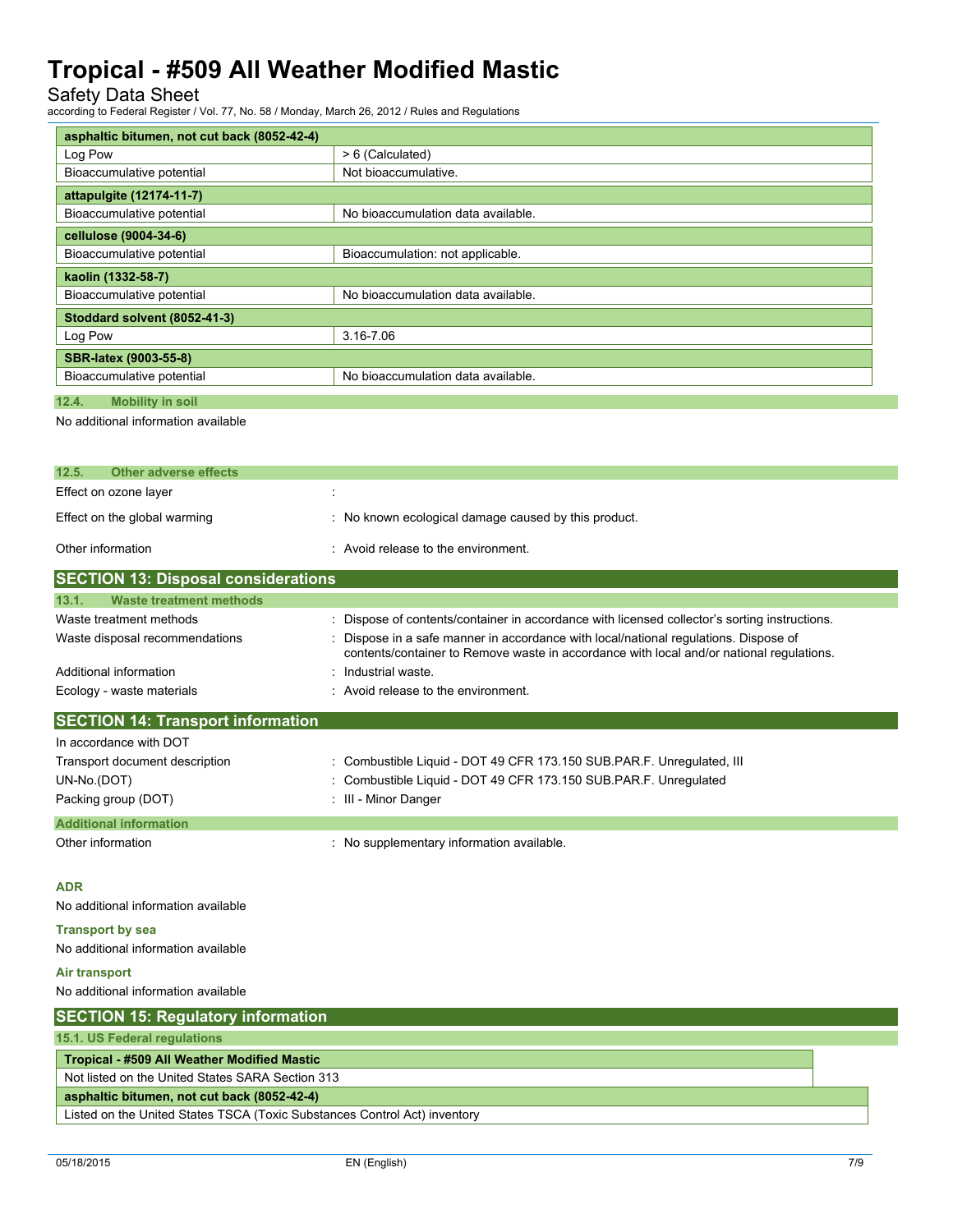### Safety Data Sheet

according to Federal Register / Vol. 77, No. 58 / Monday, March 26, 2012 / Rules and Regulations

| attapulgite (12174-11-7)                                                      |  |  |
|-------------------------------------------------------------------------------|--|--|
| Not listed on the United States TSCA (Toxic Substances Control Act) inventory |  |  |
| cellulose (9004-34-6)                                                         |  |  |
| Listed on the United States TSCA (Toxic Substances Control Act) inventory     |  |  |
| kaolin (1332-58-7)                                                            |  |  |
| Listed on the United States TSCA (Toxic Substances Control Act) inventory     |  |  |
| Stoddard solvent (8052-41-3)                                                  |  |  |
| Listed on the United States TSCA (Toxic Substances Control Act) inventory     |  |  |

### **15.2. International regulations**

**CANADA**

No additional information available

### **EU-Regulations**

No additional information available

### **Classification according to Regulation (EC) No. 1272/2008 [CLP]**

### **Classification according to Directive 67/548/EEC [DSD] or 1999/45/EC [DPD]**

Not classified

**15.2.2. National regulations**

#### **15.3. US State regulations Tropical - #509 All Weather Modified Mastic()** U.S. - California - Proposition 65 - Carcinogens List Yes U.S. - California - Proposition 65 - Developmental Toxicity No U.S. - California - Proposition 65 - Reproductive Toxicity - Female No U.S. - California - Proposition 65 - Reproductive Toxicity - Male No

| attapulgite (12174-11-7)                                    |                                                                   |                                                                              |                                                                            |                                      |
|-------------------------------------------------------------|-------------------------------------------------------------------|------------------------------------------------------------------------------|----------------------------------------------------------------------------|--------------------------------------|
| U.S. - California -<br>Proposition 65 -<br>Carcinogens List | U.S. - California -<br>Proposition 65 -<br>Developmental Toxicity | U.S. - California -<br>Proposition 65 -<br>Reproductive Toxicity -<br>Female | U.S. - California -<br>Proposition 65 -<br>Reproductive Toxicity -<br>Male | No significance risk level<br>(NSRL) |
| Yes                                                         | No                                                                | No                                                                           | No                                                                         |                                      |

| asphaltic bitumen, not cut back (8052-42-4)                |
|------------------------------------------------------------|
| U.S. - New Jersey - Right to Know Hazardous Substance List |
|                                                            |
| cellulose (9004-34-6)                                      |
| U.S. - New Jersey - Right to Know Hazardous Substance List |
| kaolin (1332-58-7)                                         |
| U.S. - New Jersey - Right to Know Hazardous Substance List |
| Stoddard solvent (8052-41-3)                               |
| U.S. - New Jersey - Right to Know Hazardous Substance List |
|                                                            |
| <b>SECTION 16: Other information</b>                       |

|                   | None. |
|-------------------|-------|
| Other information |       |